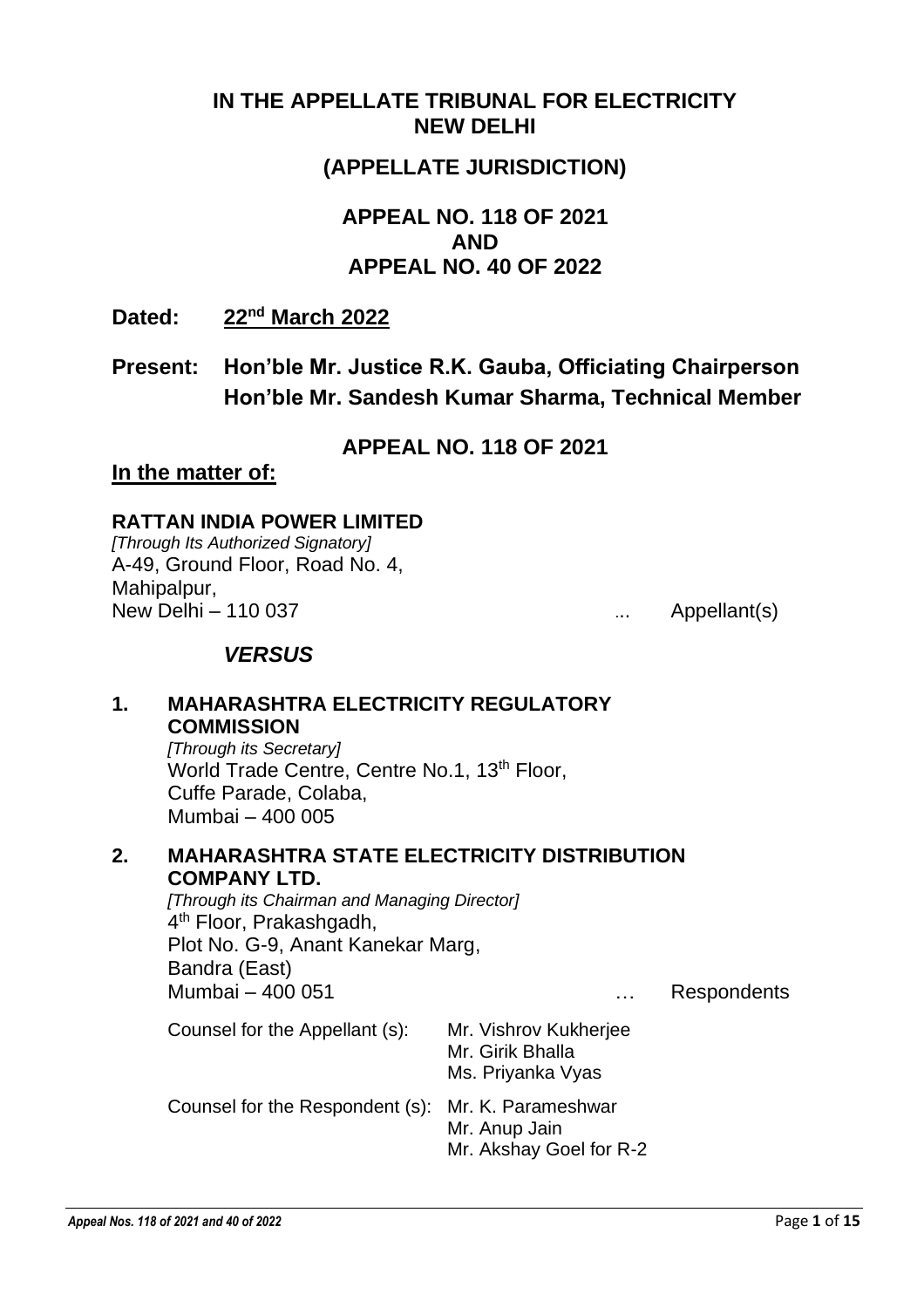## **In the matter of:**

#### **ADANI POWER MAHARASHTRA LTD.**

*[Through Its Authorized Signatory]* Adani Corporate House, Shantigram, Near Vaishnodevi Circle, SG Highway, Ahmedabad – 382 421 *Email: [tanmay.vyas@adani.com](mailto:tanmay.vyas@adani.com)* ... Appellant(s)

## *VERSUS*

#### **3. MAHARASHTRA ELECTRICITY REGULATORY COMMISSION** *[Through its Secretary]*

World Trade Centre, Centre No.1, 13<sup>th</sup> Floor, Cuffe Parade, Colaba, Mumbai – 400 005 *Email: [secretary@merc.gov.in](mailto:secretary@merc.gov.in)*

#### **4. MAHARASHTRA STATE ELECTRICITY DISTRIBUTION COMPANY LTD.**

*[Through its Chairman and Managing Director]* 4<sup>th</sup> Floor, Prakashgadh, Plot No. G-9, Anant Kanekar Marg, Bandra (East) Mumbai – 400 051 *Email: [cepp@mahadiscom.in](mailto:cepp@mahadiscom.in)* … Respondents

| Counsel for the Appellant (s):                | Mr. Sanjay Sen, Sr. Adv.<br>Mr. Amit Kapur<br>Ms. Poonam Verma<br>Mr. Saunak Rajguru<br>Mr. Ankitesh Ojha<br>Ms. Mandakini Ghosh |
|-----------------------------------------------|----------------------------------------------------------------------------------------------------------------------------------|
| Counsel for the Respondent (s): Mr. Sai Kumar | Mr. Rahul Sinha<br>Mr. Samir Malik<br>Ms. Nikita Choukse for R-2                                                                 |

## **J U D G M E N T**

## **PER HON'BLE MR. JUSTICE R.K. GAUBA, OFFICIATING CHAIRPERSON**

- *1.* These matters were taken up by video conference mode on account
- of pandemic conditions, it being not advisable to hold physical hearing.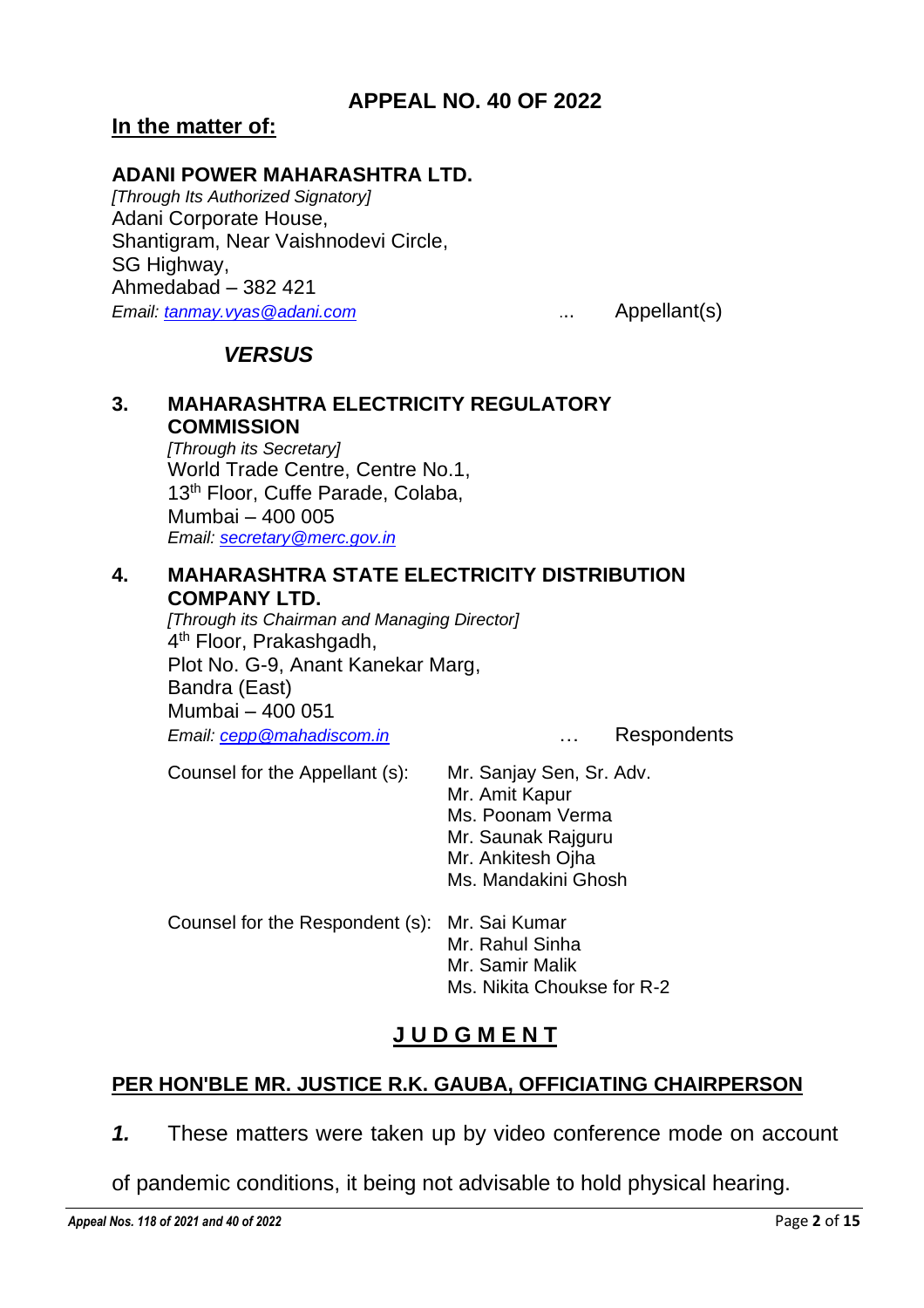*2.* The two captioned appeals have challenged two different orders of the respondent *Maharashtra Electricity Regulatory Commission* (hereinafter referred to as 'MERC' or 'State Commission') giving rise to a common question of law for consideration by this tribunal viz. as to whether the levy of "*Evacuation Facility Charges*" (for short, "EFC") imposed by *Coal India Limited* ("Coal India") by its Circular dated 19.12.2017 constitutes an event of "*Change in Law*" so as to give rise to a valid claim for compensation in favour of the generator of electricity under the relevant clauses of *Power Purchase Agreement* ("PPA") executed by it and the procurer of electricity (distribution licensee).

*3.* By Order dated 01.09.2019 in Case no. 227 of 2018 instituted by appellant *Rattan India Limited* (for short, "Rattan India") the claim in above nature was rejected by MERC. *Adani Power Maharashtra Ltd.* (for short, "APML"), the appellant in the other appeal, had also raised similar claim in Case no. 124 of 2018 which had been declined by earlier Order dated 03.08.2018. The two generators, Rattan India and APML, have come up by these appeals contending that the Commission has fallen in error by holding that levy of EFC imposed by Coal India is not a change in law event since all notifications and circulars of Coal India cannot be so included under the relevant clause of PPA, it not having been issued in exercise of any power under any Act, Ordinance, Regulations or Code, the levy being imposed on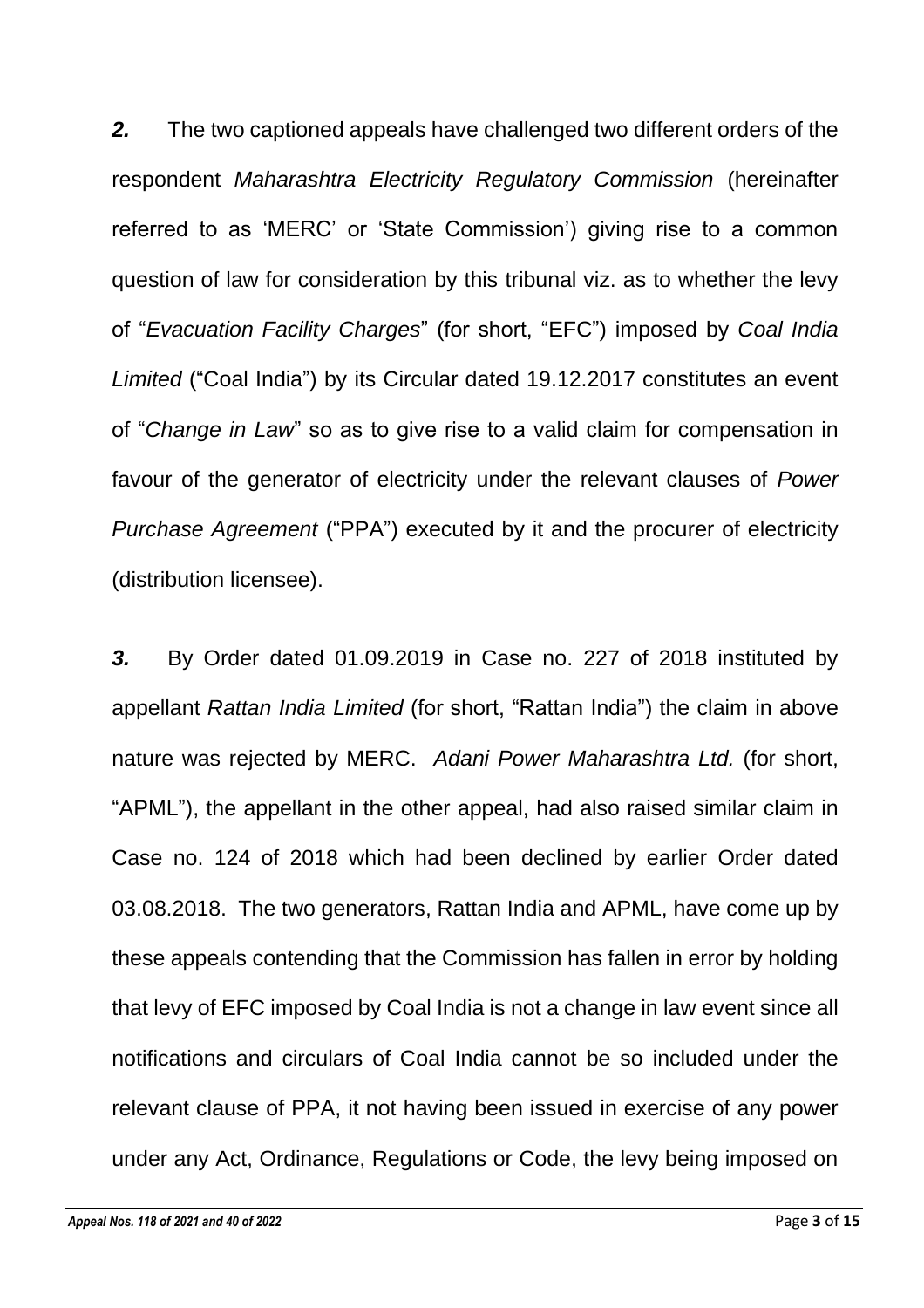commercial considerations and not by way of introduction of any tax. It is the contention of the appellants that the levy of EFC has led to incremental expenditure, the denial of compensation thereagainst being violative of Sections 61 and 86 of the Electricity Act, 2003 and contrary to the settled law on the subject, reference being made to rulings of Hon'ble Supreme Court in *Energy Watchdog & Ors vs. CERC & Ors*. (2017) 14 SCC 80 and *Uttar Haryana Bijli Vitran Nigam Ltd vs. CERC & Anr*. (2019) 5 SCC 325; besides a series of judgments of this tribunal including judgment in *Sasan Power Limited & Anr. vs. CERC & Ors*. 2017 ELR (APTEL) 0508; judgment dated 21.12.2018 in *GMR Kamalanga Energy Ltd vs. CERC & Ors.* 2018 SCC OnLine APTEL 151; and *Jaipur Vidyut Vitran Nigam Limited vs. RERC & Ors*. in Appeal Nos. 202 of 2018 and 305 of 2018 2019 SCC OnLine APTEL 98. Reliance is also placed on the orders of *Central Electricity Regulatory Commission* ("CERC") wherein Coal India Notification levying EFC has been held to be a change in law event viz. Order dated 02.04.2019 in *GMR Kamalanga Energy vs DHBVNL & Ors* (Petition no. 72/MP/2018); Order dated 19.08.2019 in *Adhunik Poer and Natural Resources Limited vs. TANGEDCO* (Petition no. 17/MP/2019); Order dated 03.12.2019 in *DB Power Limited vs. PTC India Limited* (Petition no. 213/MP/2018); and Order dated 12.06.2019 in *TRN Energy vs. Paschimanchal Vidyut Vitran Nigam Ltd*. (Petition no. 118/MP/2018).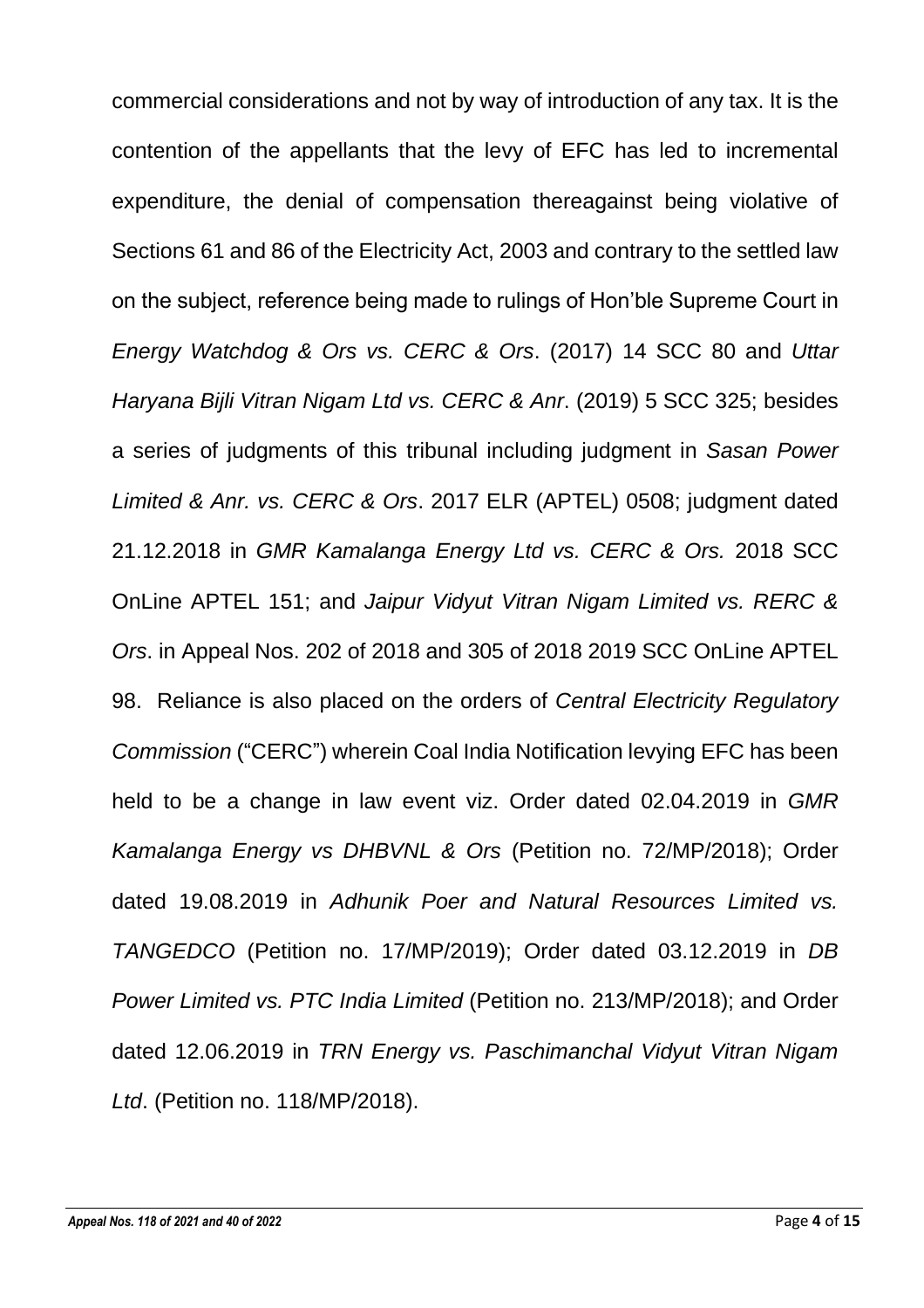*4.* The relevant clauses in the PPA governing the relationship of the

parties are identical in each case and may be quoted as under:

*"1.1 Definitions* 

*... "Change in Law" shall have the meaning ascribed thereto in Article 13.1.1 of this Agreement…* 

*"Law" means, in relation to this Agreement, all laws including Electricity Laws in force in India and any statute, ordinance, regulation, Notification or code, rule, or any interpretation of any of them by an Indian Governmental Instrumentality and having force of law and shall further include all applicable rules, regulations, orders, Notifications by an Indian Governmental Instrumentality pursuant to or under any of them and shall include all rules, regulations, decisions and orders of the CERC and the MERC.* 

...*ARTICLE 13: CHANGE IN LAW 13.1. Definitions*

In this Article 13, the following terms shall have the following *meanings:* 

*13.1.1 "Change in Law" means the occurrence of any of the following events after the date, which is seven (7) days prior to the Bid Deadline:* 

*(i) The enactment, bringing into effect, adoption, promulgation, amendment, modification or repeal, of any law or;* 

*(ii) A change in interpretation of any law by a competent court of law, tribunal, or Indian Governmental Instrumentality provided such court of law, tribunal, or Indian Governmental Instrumentality is final authority under law for such interpretation.* 

*But shall not include (i) any change in withholding tax on income or dividends distributed to the shareholder of the seller, or (ii) change in respect of UI charges or frequency interval by an Appropriate Commission.* 

## *13.1.2 "Competent Court" means:*

*The Supreme Court or any High Court, or any tribunal or any similar judicial or quasi-judicial body in India that has jurisdiction to adjudicate upon issues relating to the Project....*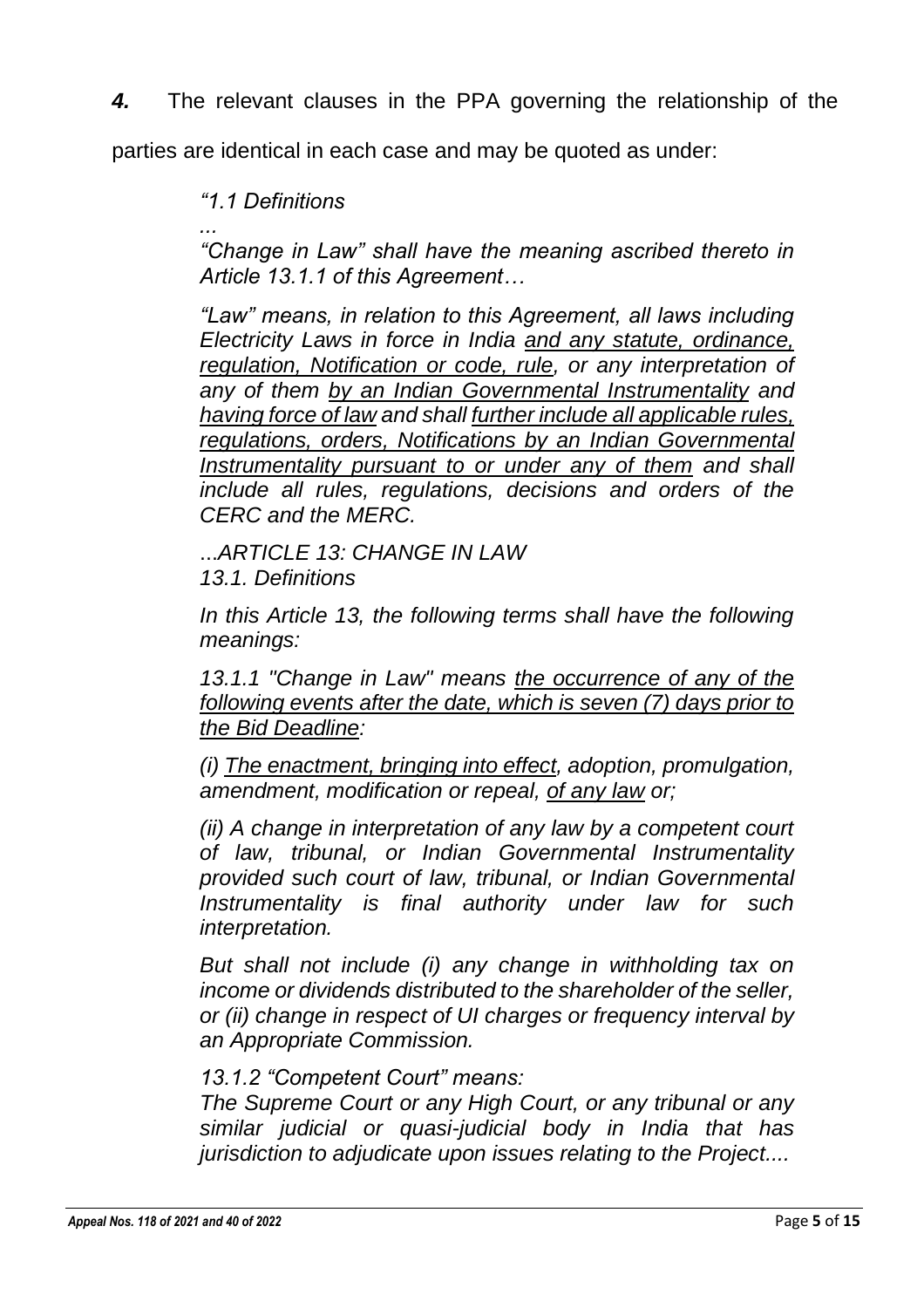*13.2 Application and Principles for computing impact of Change in Law:* 

*While determining the consequences of Change in Law under this Article 13, the Parties shall have due regard to the principle that the purpose of compensating the party affected by such Change in Law, is to restore through Monthly Tariffs payments, to the extent contemplated in this Article 13, the affected Party to the same economic position as if such Change in Law has not occurred.* 

*…b) Operation Period:* 

*As a result of Change in Law, the compensation shall be payable for any increase/ decrease in revenues or cost to the seller shall be determined by the Maharashtra State Electricity Regulatory Commission whose decision shall be final and binding on both the parties, subject to the rights of appeal provided under applicable law and effective from date specified in 13.4.1.* 

*Provided that the above mentioned compensation shall be payable only if and for increase/ decrease in revenues or cost to the Seller is in excess of an amount equivalent to 1 % of the Letter of Credit in aggregate for a Contract Year.* 

*13.3 Notification for Change in law:* 

13.3.1 If the seller is affected by a Change in Law in *accordance with Article 13.2 and wishes to claim a Change in*  Law under this Article, it shall give notice to the Procurer of *such Change in Law as soon as reasonably practicable after becoming aware of the same or should reasonably have known of the Change in Law.* 

*13.3.2 Notwithstanding Article 13.3.1, the seller shall be obliged to serve a notice to the procurer under this Article* 

*13.3.2 if it is beneficially affected by a Change in Law. Without prejudice to the factor of materiality or other provisions contained in this Agreement, the obligation to inform the Procurer contained herein shall be material. Provided that in case the Seller has not provided such notice, the Procurer shall have the right to issue such notice to the Seller.* 

*13.3.3 Any notice served pursuant to this Article 13.3.2 shall provide, amongst other things, precise details of:* 

*(a) the Change in Law; and*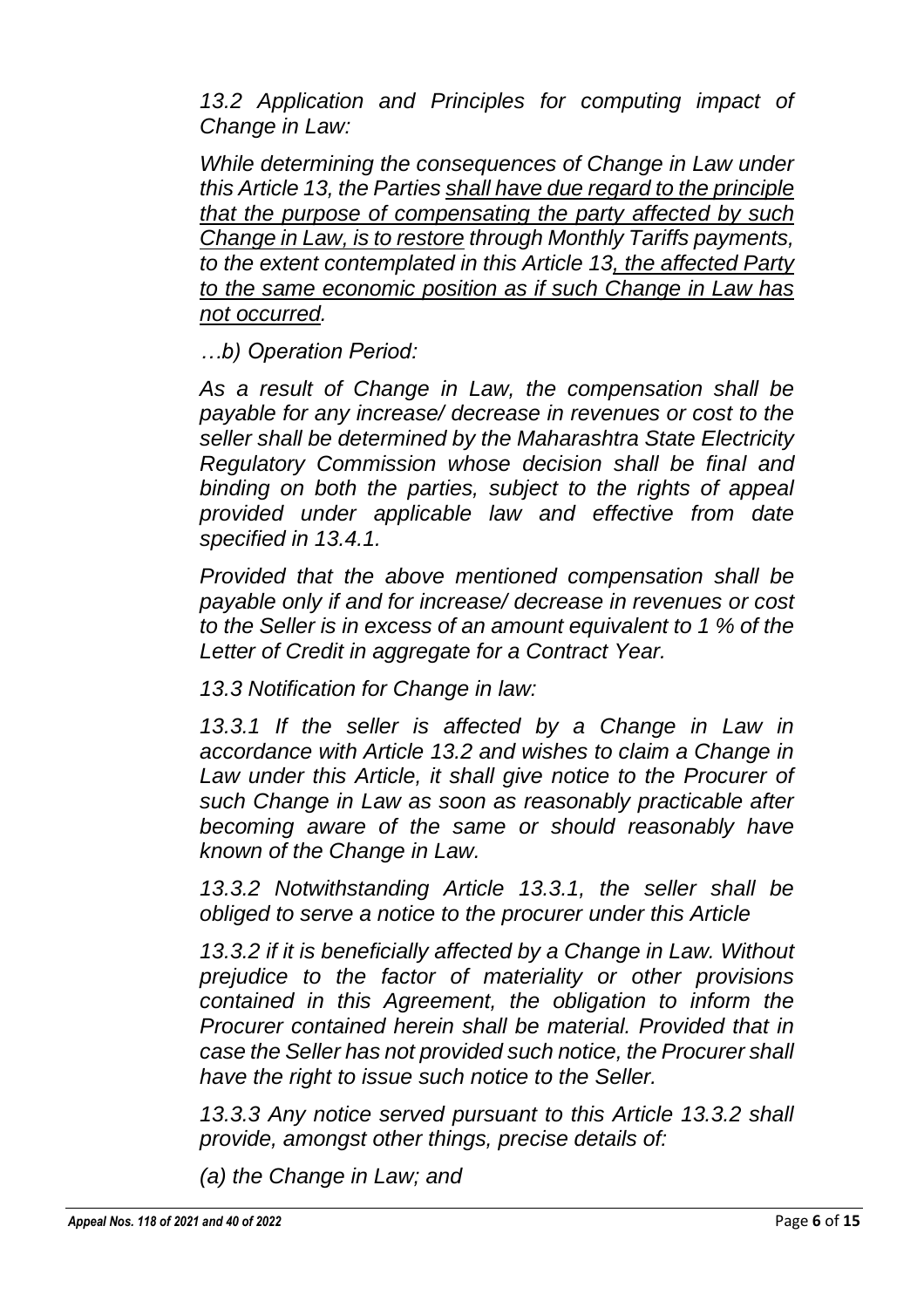*(b) the effects on the Seller of the matters referred to in Article 13.2.* 

*13.4 Tariff Adjustment Payment on account of Change in Law* 

*13.4.1 Subject to Article 13.2, the adjustment in Monthly Tariff Payment shall be effective from:* 

*(i) the date of adoption, promulgation, amendment, reenactment or repeal of the Law or Change in Law; or (ii) the date of order/judgment of the Competent Court or tribunal or Indian Governmental Instrumentality, if the Change in Law is on account of a change in interpretation of Law.* 

*13.4.2 The payment for Changes in Law shall be through Supplementary Bill as mentioned in Article 11.8. However, in case of any change in Tariff by reason of Change in Law, as determined in accordance with this Agreement. The Monthly Invoice to be raised by the Seller after such change in Tariff shall appropriately reflect the changed Tariff."*

(Emphasis supplied)

*5.* The prime contention of the respondent distribution licensee (MSEDCL), in defense of the impugned decisions is that the "Change" to qualify as "Change in Law" must primarily and necessarily have to be qualified and classified as "Law" in accordance with and under the specific scope and ambit of term "Law" as defined in Clause 1.1 of the PPA. It is the argument that the term includes only such promulgations as have a "Force of Law".

*6.* The respondent refers to Section 2(46) of the Electricity Act, 2003 which defines the expression "notification" to mean a notification published in the Official Gazette. It argues that the PPAs entered between the respondent MSEDCL and the appellants have been executed and approved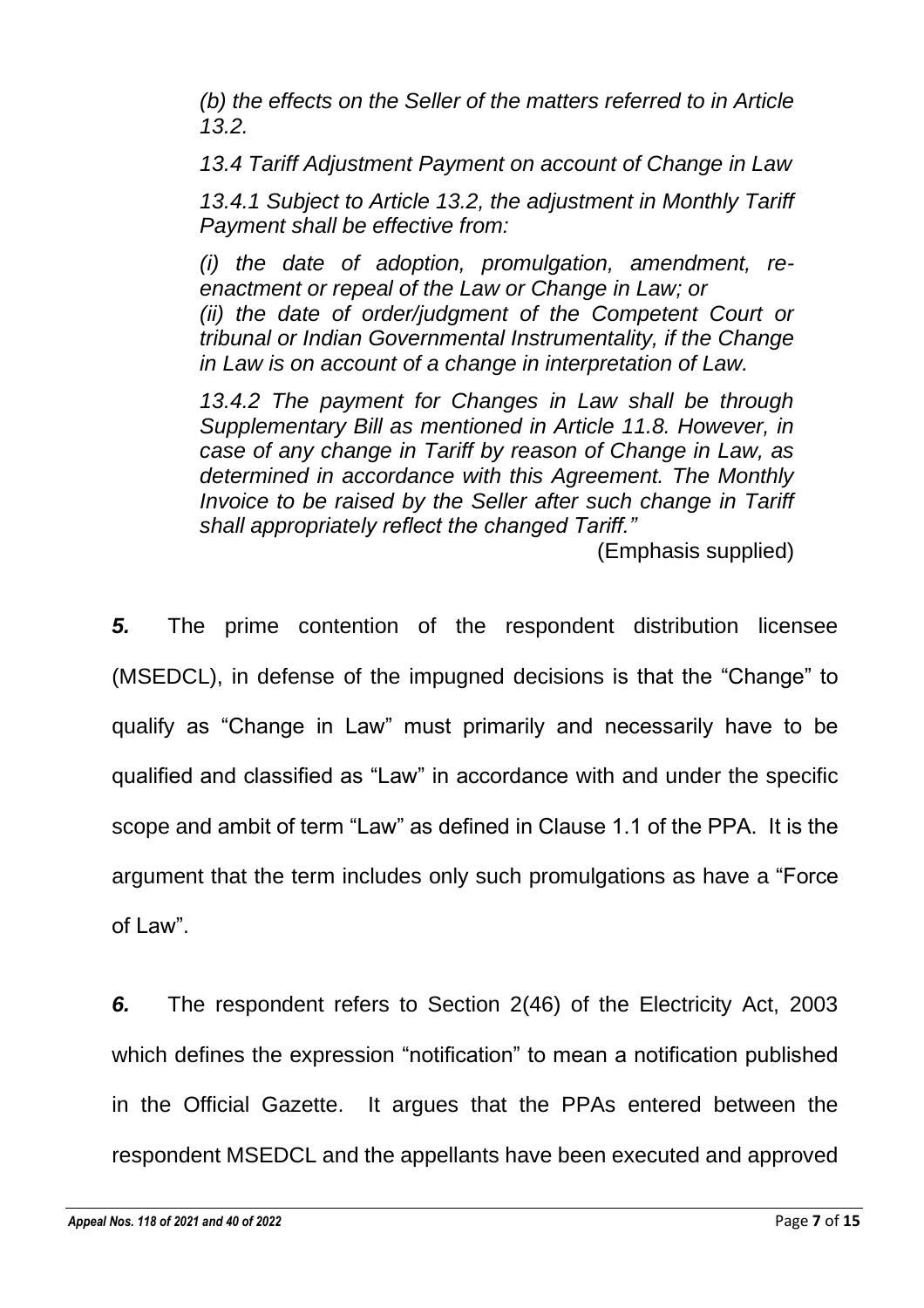under Section 63 and, therefore, a word not defined in the PPA (which includes the expression "notification") will have to be understood in the same sense as provided under the Electricity Act. It submits that on a plain reading of the relevant clause on change in law as set out in the PPA, it is clear that a price notification of the kind issued by Coal India is not a "notification" issued pursuant to or under any law and nor can it be described as an "interpretation of law". Reliance is placed on *Eera Vs. State (NCT of Delhi (2017) 15 SCC 133*; *Central Bank of India Vs. State of Kerala (2009) 4 SCC 94; and Bank of India Vs. K. Mohandas (2009) 5 SCC 313,* to argue that for true construction of the contractual clauses, only the plain and reasonable meaning emanating therefrom has to be adopted particularly when there is no ambiguity in contractual terms.

*7.* It is also the argument of the respondent distribution licensee that under the respective *Fuel Supply Agreement* (FSA), the delivery price of coal is described as the sum of basic price, statutory charges and other charges as applicable at the time of delivery of coal. In terms of the relevant provisions in the FSA, other charges are also levied and include rapid loading charges and "any other charges" as notified by Coal India from time to time. It is submitted that the EFC which is the bone of contention in the present cases falls under the category of "other charges" imposed by Coal India on commercial basis and, thus, forming part of the base/basic price. The learned counsel argued that since delivery price of coal includes the basic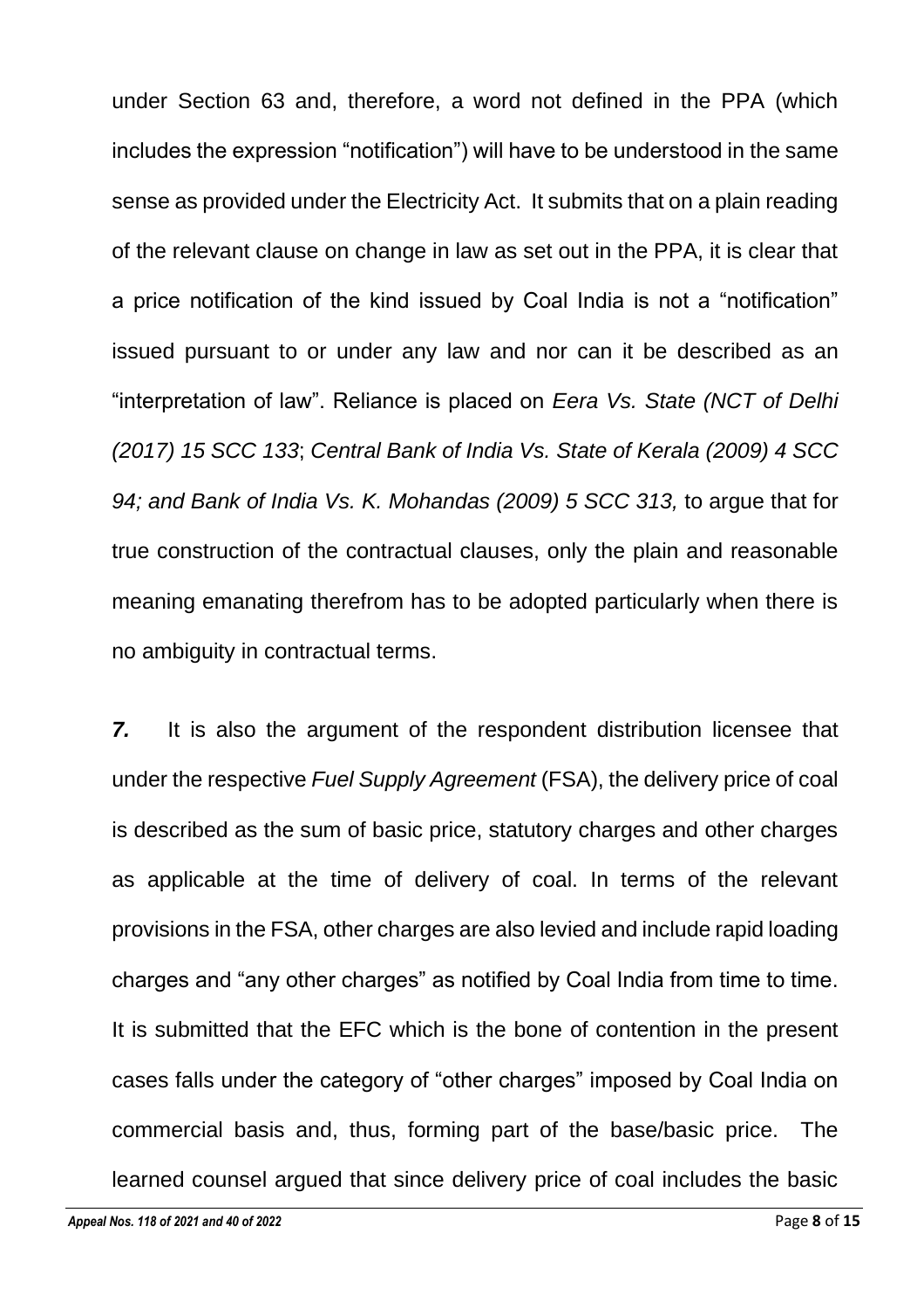price as well as statutory or other charges, the same has always been known to the appellants to be anticipated in future "from time to time" and consequently the same are not envisaged to be covered as "change in law event" under the PPA.

*8.* In our considered opinion, the view taken by the respondent Commission on, and the opposition by the respondent distribution licensee to, the claim for compensation on account of levy of EFC as change in law event bought in by Coal India is unfair and unjust. It is well settled that Coal India manages coal mines in India in terms of Coal Mines (Nationalization) Act, 1973, it having been conferred with the statutory power to determine the prices of coal. Reference is rightly made in this context to Colliery Control Order 2000, Colliery Rules 2004 and decision of Hon'ble Supreme Court reported as *Ashok Smokeless Cool India (P) Ltd v Union of India (2007) 2 SCC 640*. By virtue of its position, Coal India enjoys monopoly over coal, it thus rightly having been referred to as an *alter ego* of the State.

*9.* It is incorrect to argue that to be covered as a change in law event under such contractual clauses as quoted earlier, the instrument whereby the law is claimed to have undergone a change must have been published in official gazette to have the force of law. In *Energy Watchdog & Ors.*  (supra), for illustration, even a letter of the Ministry of Power in the Government of India was accepted as an instrument having the "force of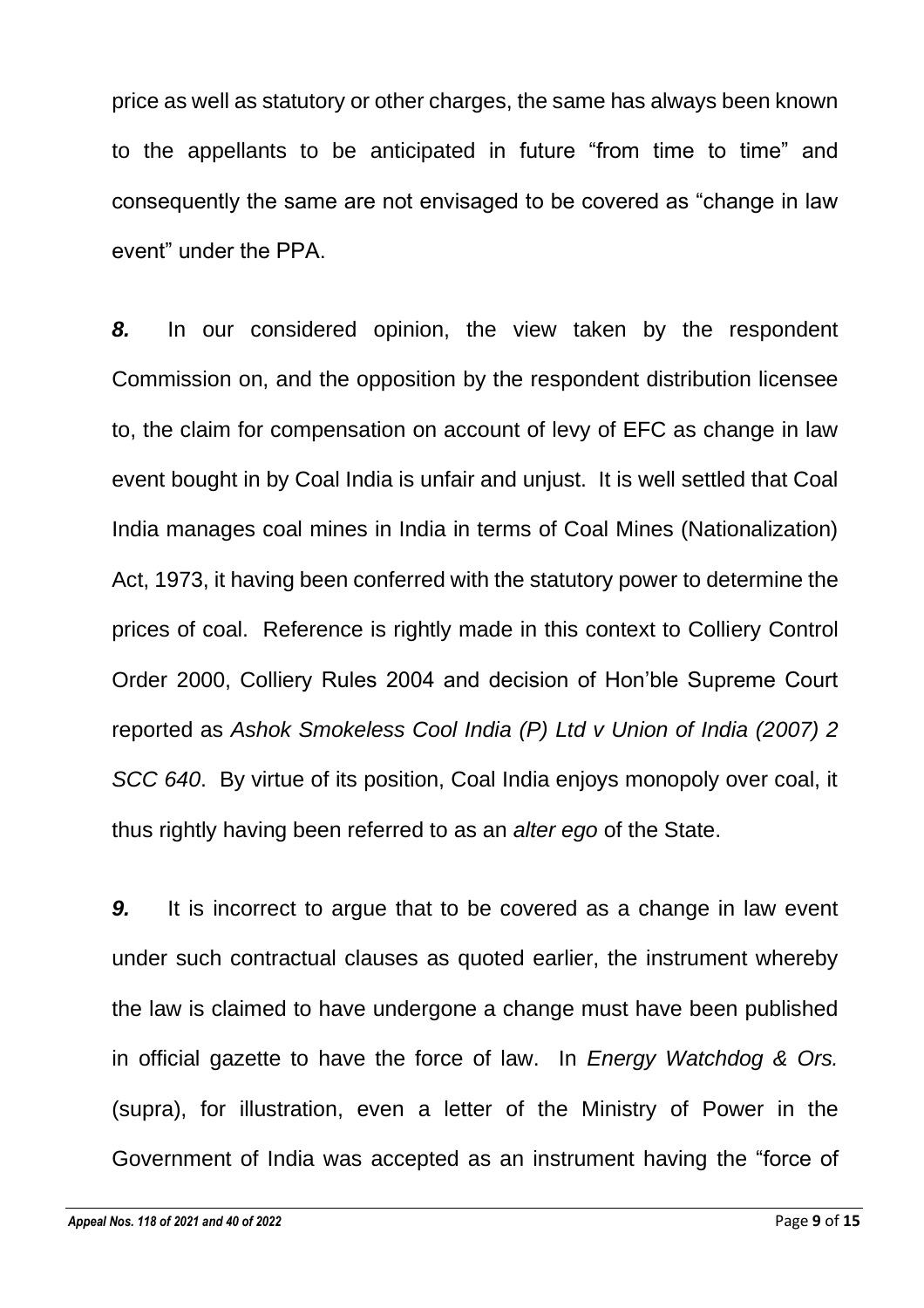law". Similarly, in *Kusum Ingots & Alloys v. Union of India* (2004) 6 SCC 254 executive instructions without any statutory backing were also considered as "law". That Coal India is Government instrumentality and the notifications, circulars, etc. issued by it have a force of law under Regulation 77(3) of the Constitution of India was accepted by this tribunal in GMR *Kamalanga Energy Ltd.* (supra).

*10.* As observed earlier, the publication of notification or circular in gazette cannot be invariably a pre-requisite for an instrument to have a force of law. The trappings of law do not come by virtue of publication which facilitates only dissemination of knowledge of law, statutes, etc. [*Harla vs. The State of Rajasthan (AIR 1951 SC 467)*].

*11.* It is not correct to argue that EFC is a part of escalation index for coal notified by CERC. This has been so held even by CERC, which oversees the periodical review of escalation index, in its order reported as *GMR Kamalanga Energy Limited v. Dakshin Haryana Bijli Vitran Nigam Limited, 2019 SCC OnLine CERC 211*. In competitive bidding guidelines for purchase governed by Section 63 of the Electricity Act, 2003, the bidder only assumes the price of coal to the extent of its mitigation by escalation index. CERC having accepted that EFC is not part of escalation index has been consistently holding Coal India notification in question to be a change in law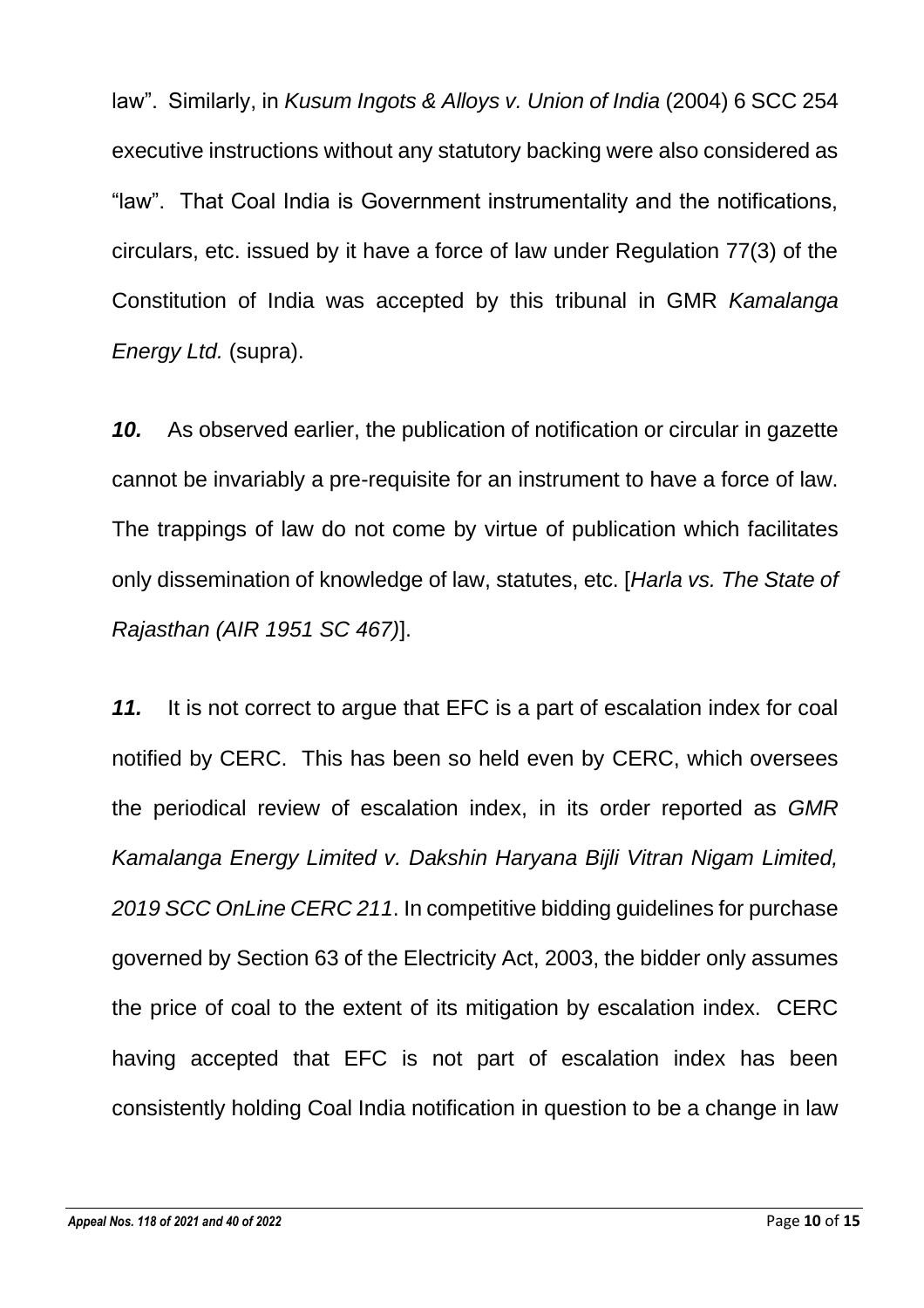# event *[Adhunik Power and Natural Resources Limited v. West Bengal State Electricity Distribution Company Limited (2021 SCC OnLine CERC 27)]*.

*12.* We do not have the least doubt that the Coal India circular on EFC fulfills all the requisite characteristics of "law" and, therefore, does have the "force of law" so as to be accepted as change in law event giving rise to a legitimate claim for compensation in favor of the appellants. The notification admittedly applies *in rem*, there being no element of mutuality. The price notification is issued by Coal India which is not a party to the PPA. It is a statutory levy. It binds the conduct of the parties nonetheless since it has been issued in mandatory terms, the binding nature of the instrument itself being sufficient to add the element of "force of law". *[Gulf Goans Hotels Co. Ltd v. Union of India (2014) 10 SCC 673; Sukhdev Singh v. Bhagatram Sardar Singh Raghuvanshi (1975) 1 SCC 421* and *Bengal Nagpur Cotton Mill Ltd v. Board of Revenue (1964) 4 SCR 190]*.

*13.* In our considered view, the subject at hand is fully covered by a previous decision of this tribunal in the case of *GMR Kamalanga Energy Ltd* (supra), the relevant observations wherein to the following effect need to be quoted here:

> *"26. In the present appeal, we are concerned with the notifications and circulars issued by Coal India Limited and Ministry of Railways which are nothing but Indian Governmental Instrumentalities. Whether such notifications/ circulars are covered under the scope of law…*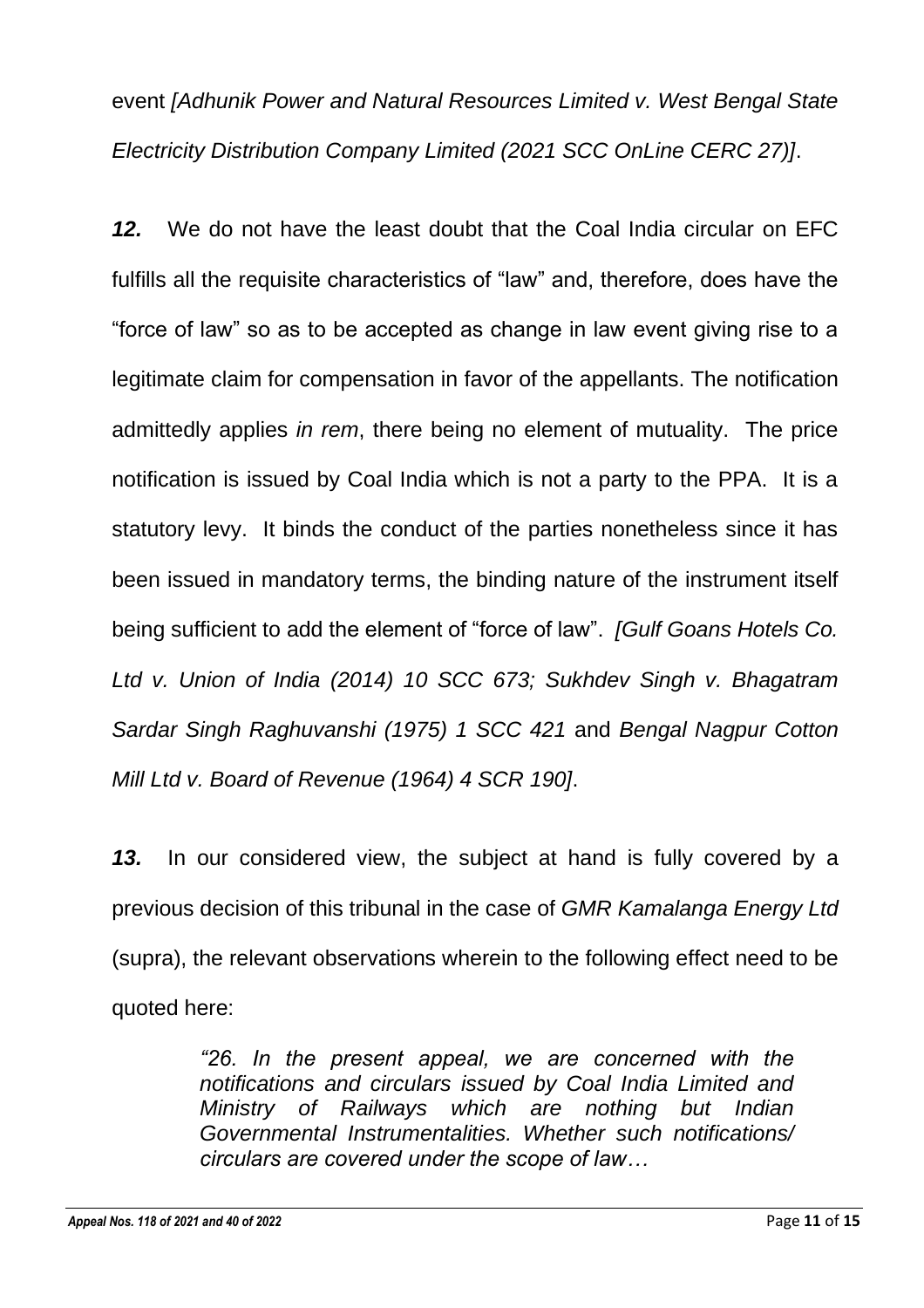27. Similar contentions were raised in Appeal No. 119 of 2016 *and Appeal No. 277 of 2016. After referring to Articles 298 and 77 of the Constitution, this Tribunal rightly opined that Article 298 and 77 of the Constitution are complementary to each other as far as the scheme of carrying out the business/ commercial activity by Government of India/ State Government is concerned. The Corporations/ companies which carry out business falling under various Ministries and Department of both Government of India and State Government are the creations of Government of India or creations of Parliament and State Assembly by making enactments. Their formations have force of law. The PPA in this case also defines the Indian Government Instrumentalities which includes all departments, corporations / companies like Coal India Limited or Indian Railways formed under different Statutes. Over and above this, various stipulations envisaged under RFP and PPA have to be considered before arriving at any event as a change in law event.*

*28. We do not find any reason to differ from the above opinion so far as the opinion of the Tribunal in Adani's case (Appeal Nos. 119 and 277 of 2016).*

*29.Therefore, the contention of the Respondents 2 & 3 that Corporations cannot be considered as executive bodies or Governmental instrumentalities to issue instructions cannot be accepted."*

(Emphasis supplied)

*14.* It is pertinent to note here that the appellant APML had also pressed before the Regulatory Commission the grant of relief in the nature of carrying cost based on the claim for compensation arising out of the levy of EFC which was disallowed primarily because the Commission was not agreeable to accept the notification on EFC as a change in law event. But in the case of similar claim for Change in Law compensation on account of introduction of GST Laws, which was allowed, the MERC pegged it to the rate for

computing the interest on working capital considering the prevalent Multi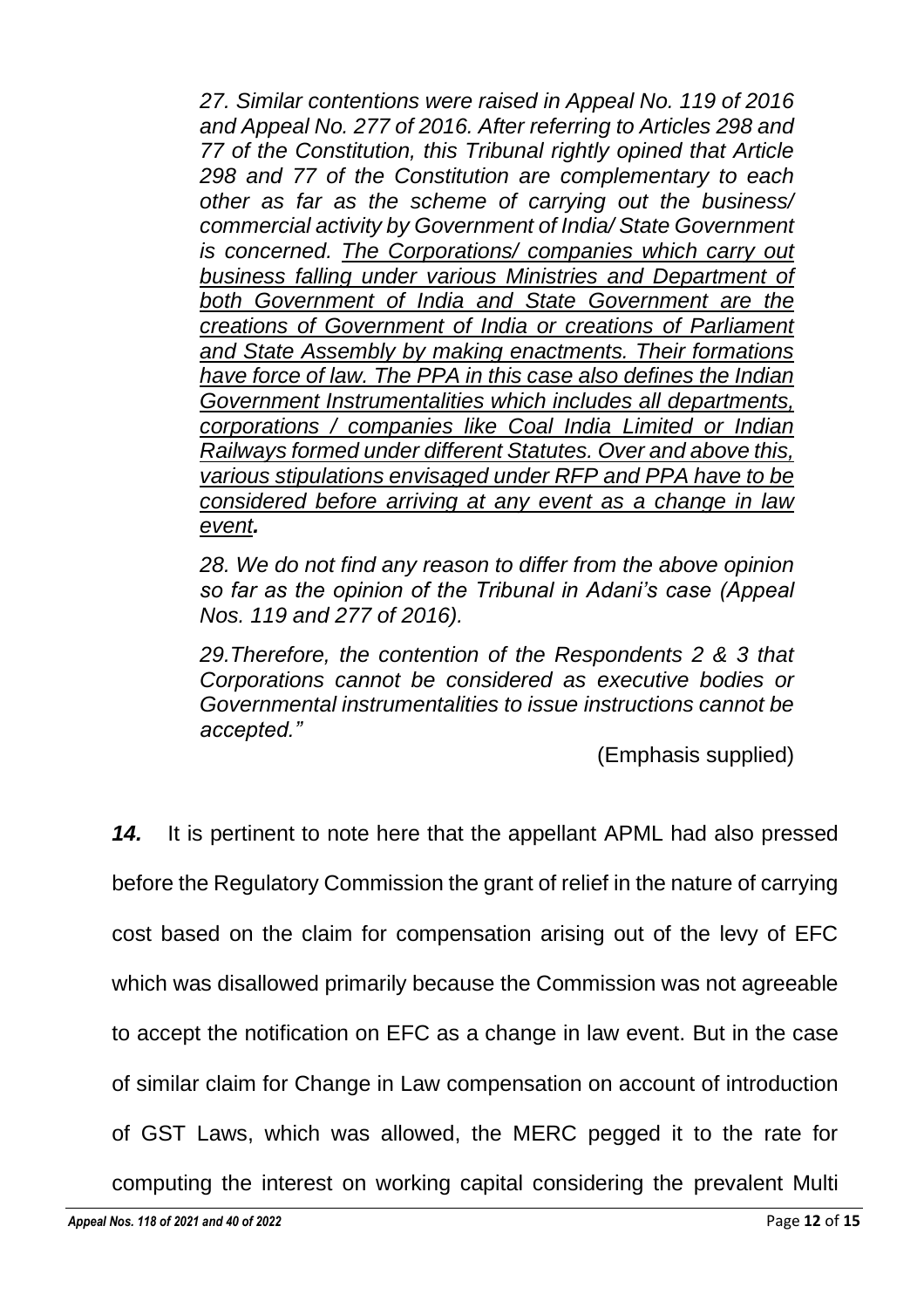Year Tariff ("*MYT*") Regulations (which govern Section 62 PPA) instead of granting carrying cost at the rate of Late Payment Surcharge ("*LPS*") as provided in PPAs.

*15.* We propose to direct the Commission to determine the amounts payable by the respondent distribution licensee in favor of each of these appellants to compensate them for restoring through monthly tariff payments to the same economic position as if such change in law event had not occurred. It would be appropriate to also direct the Commission to revisit the prayer for carrying cost bearing in mind the well settled principles on the said subject [e.g. *Energy Watchdog* (supra); *Uttar Haryana & Anr. (supra);* and *Jaipur Vidyut Vitran Nigam Ltd. & Ors. vs. Adani Power Rajasthan Ltd & Anr. 2020 SCC Online SC 697*].

*16.* It is a settled position of law that carrying cost is payable as per the provisions of PPA to compensate the affected party for time value of funds deployed on account of Change in Law events. The LPS provision in the PPA is also meant for compensation towards time value of money on account of delayed payments. Therefore, the rate prescribed for LPS in Article 11.3.4 of the PPA (i.e., SBI PLR plus 2%) ought to be considered for the recovery of carrying cost. The appellants cannot be restored to the same economic position, as it was prior to the occurrence of the Change in Law events, unless the rate of interest applicable for LPS is granted.

*17.* In *Uttar Haryana & Anr.* (supra), it was held thus: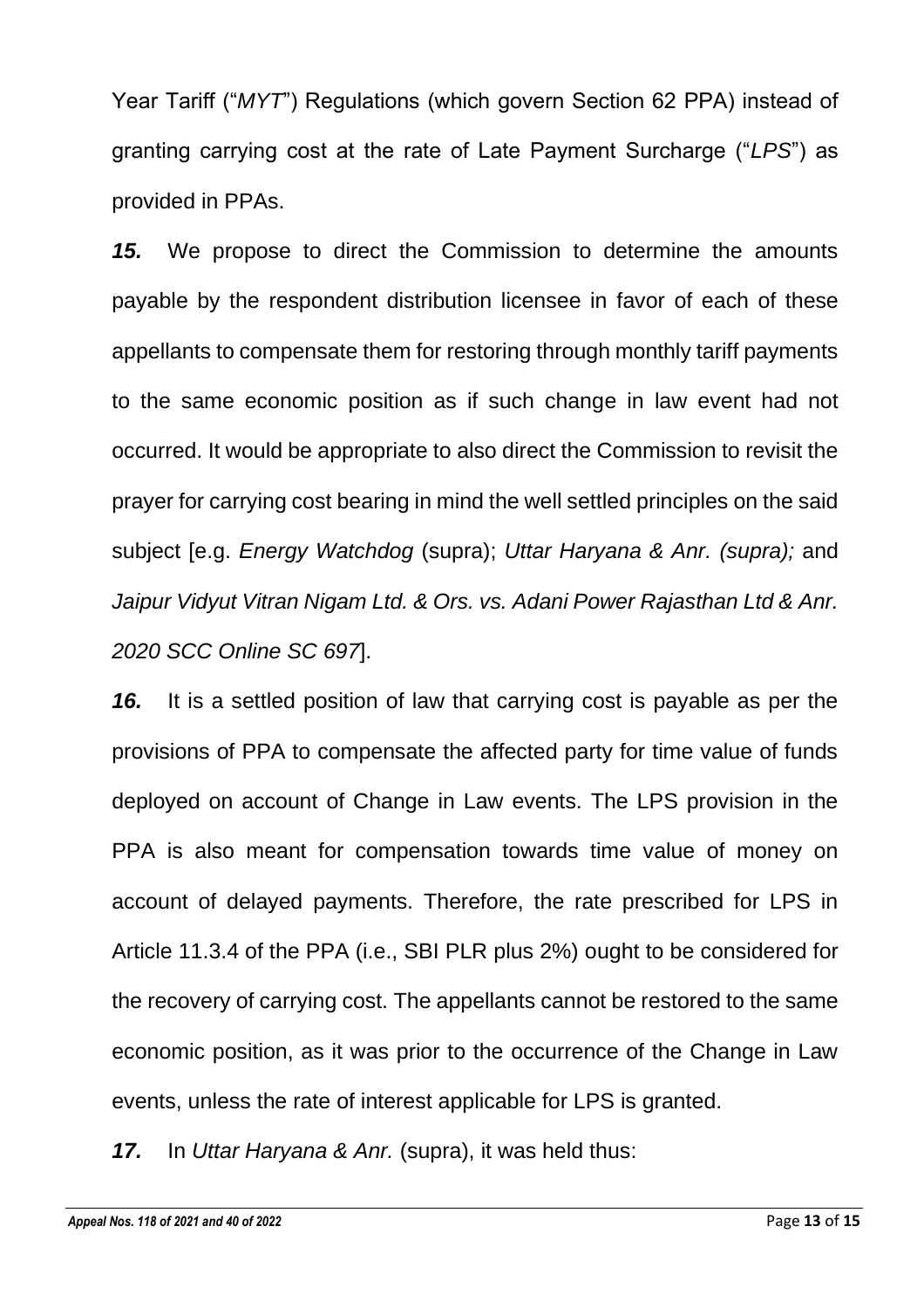"13. …*This being the case, the restitutionary principle contained in Article 13.2 would kick in for the simple reason that it is only after the order dated 4-5-2017 [Adani Power Ltd. v. Uttar Haryana Bijli Vitran Nigam Ltd., 2017 SCC OnLine CERC 66] that CERC held that the respondents were entitled to claim added costs on account of change in law w.e.f. 1-4-2015. This being the case, it would be fallacious to say that the respondents would be claiming this restitutionary amount on some general principle of equity outside the PPA. Since it is clear that this amount of carrying cost is only relatable to Article 13 of the PPA, we find no reason to interfere with the judgment of the Appellate Tribunal*."

(Emphasis Supplied)

*18.* In *SLS Power Limited* vs. *Andhra Pradesh Electricity Regulatory Commission* 2012 SCC Online APTEL 209, this tribunal by judgment dated 20.12.2012 held as under:

"*35.5 The principle of carrying cost has been well established in the various judgments of the Tribunal. The carrying cost is the compensation for time value of money or the monies denied at the appropriate time and paid after a lapse of time…*"

(Emphasis Supplied)

*19.* The impugned orders denying the reliefs in favour of the appellants herein are thus set aside. The cases of each appellant are remitted to the Regulatory Commission for consequential orders to be passed in light of observations/directions recorded above. Needless to add the Commission will be expected to pass fresh orders in the wake of above directions